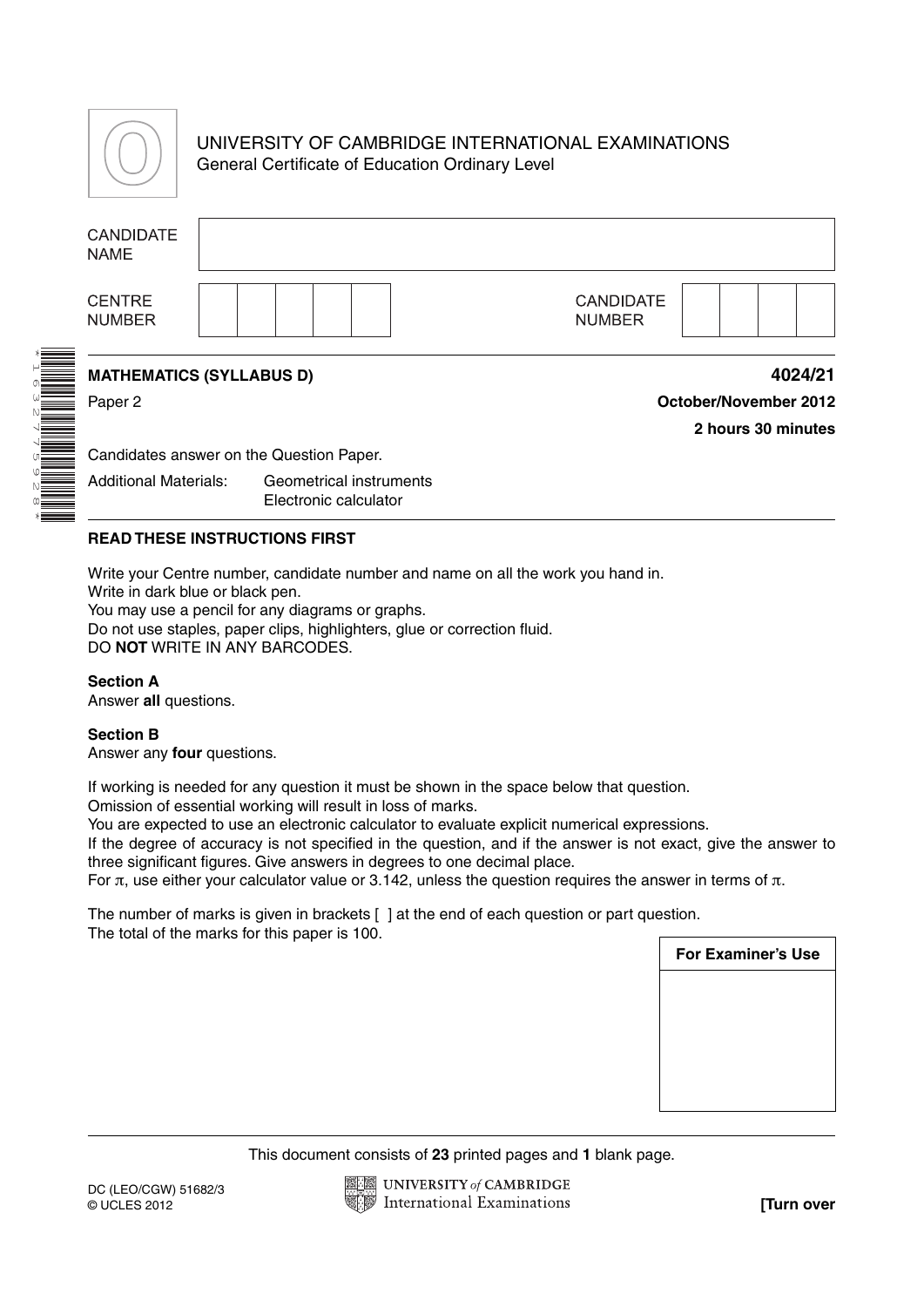

*Do not write in this* 

 **Section A** [52 marks]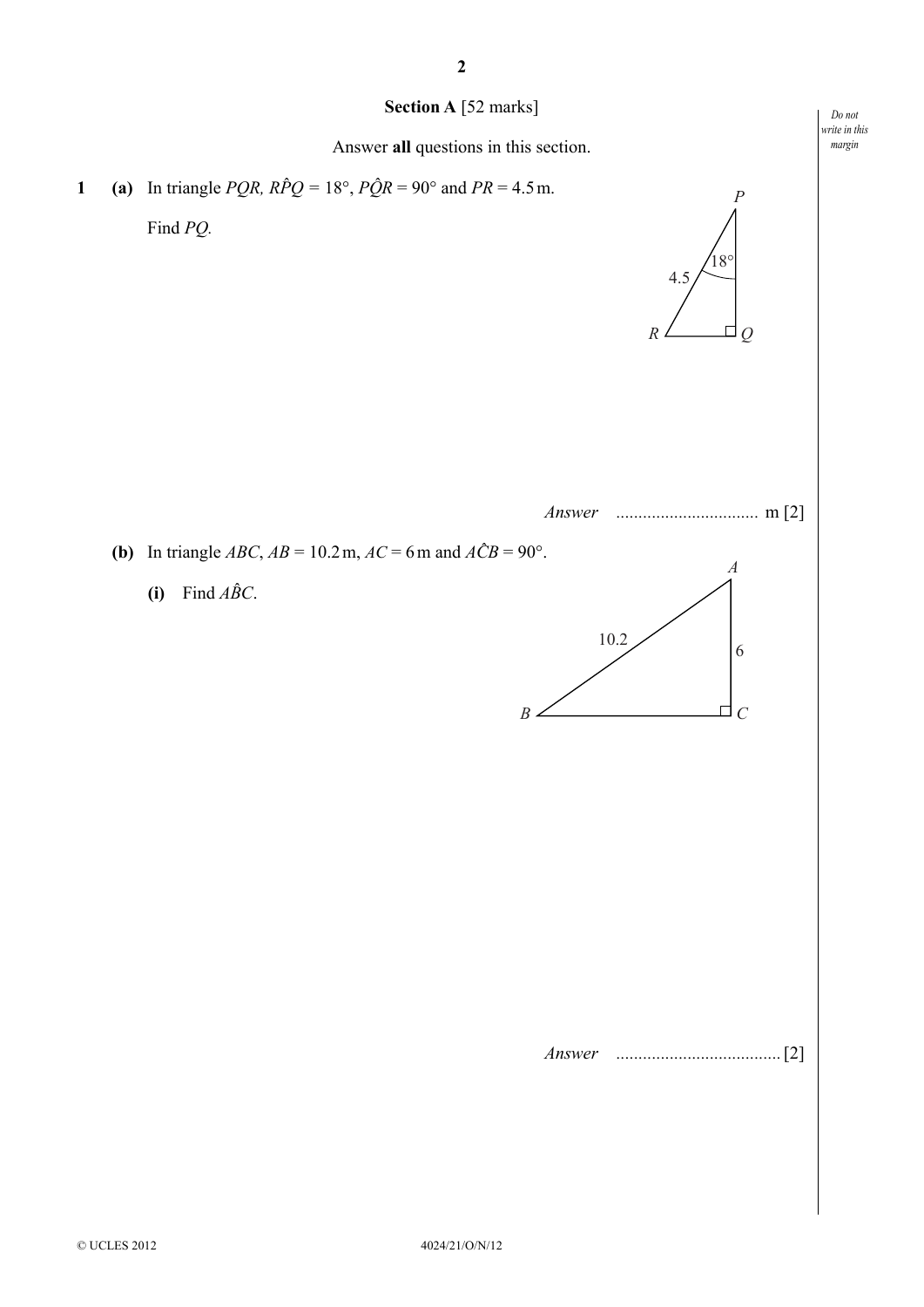

*D* is the point on *CA* produced such that  $BD = 14.3$  m. Find *AD*.

 *Answer ................................* m [4]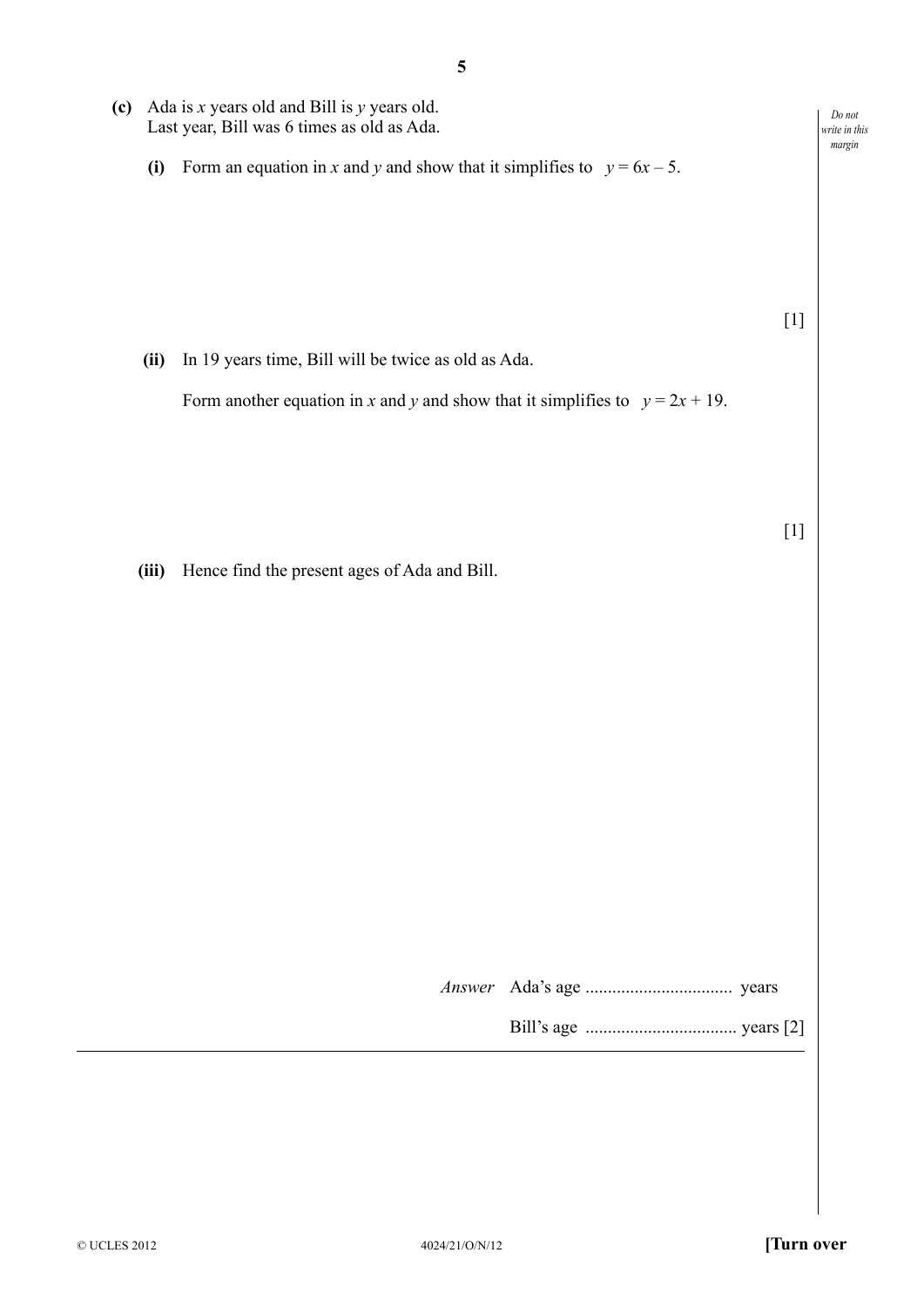- **3** Matthew makes pieces of furniture and sends them to a shop where they are sold. When a piece is sold, the shopkeeper receives 15% of the selling price, and Matthew receives the rest.
	- **(a)** A table is sold for \$200.
		- **(i)** Calculate the amount the shopkeeper receives.

 *Answer* \$ ................................. [1]

*Do not write in this margin*

 **(ii)** The cost of making this table was \$131.80.

Calculate the percentage profit that Matthew makes when this table is sold.

 *Answer ................................* % [3]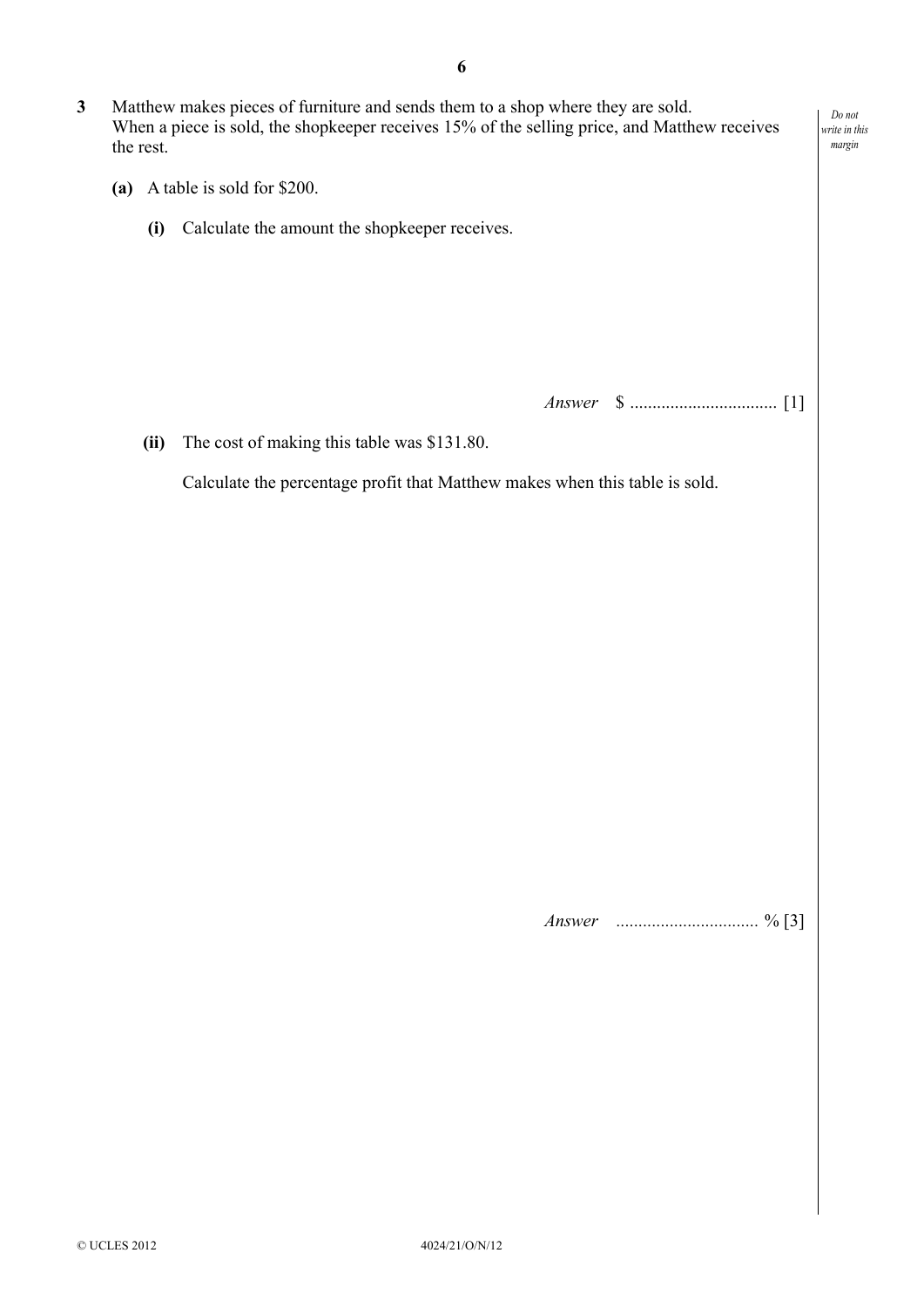**(b)** Matthew made a bookcase.

The cost of making the bookcase was \$647.50. After the bookcase is sold and the shopkeeper has received 15% of the selling price, Matthew makes a profit of \$160.

*Do not write in this margin*

Calculate the selling price of the bookcase.

 *Answer* \$ ..................................[3]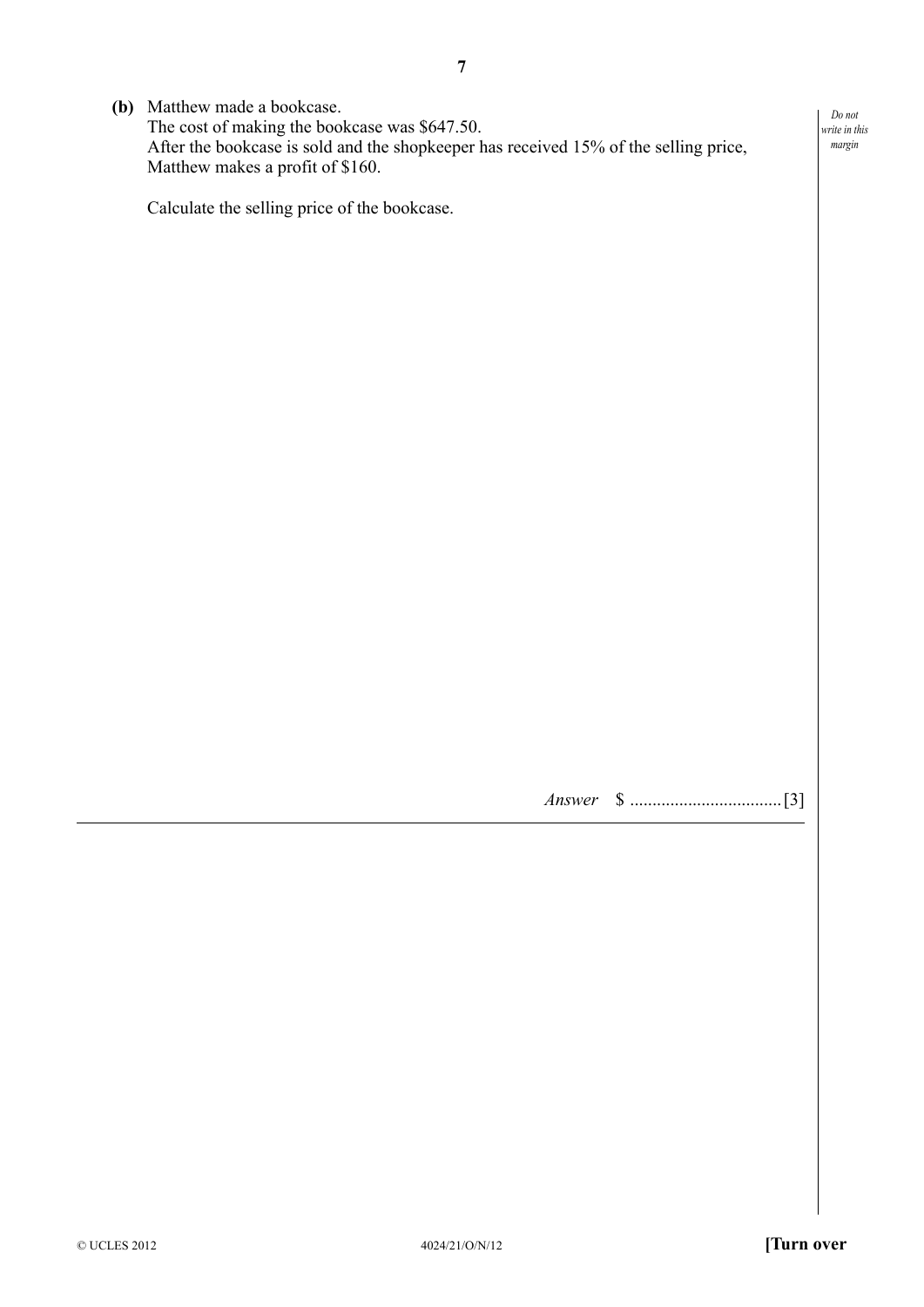*Do not write in this margin* **4 (a)** *AB* and *CD* are parallel. *EGHF* is a straight line. *GK* bisects *AG*ˆ*H* and *HK* bisects *CH*ˆ*G*.  $E\hat{G}B = 40^\circ$ .  $40^\circ$ *C A G*  $\bigvee$  40° \ *B D G F H K E*  $(i)$  Find  $K\hat{G}H$ .  *Answer* .................................... [1]  $(iii)$  Find *GHK*.  *Answer* ................................... [1] **(iii)** The bisectors of *HGB* and *DHG* intersect at *L*.  $40<sup>°</sup>$ *C A G*  $\bigvee$  40° \ *B D G F H K L E* State the name of the special quadrilateral *HKGL* and give your reasons. *Answer HKGL* is a ............................................................................................................ because ............................................................................................................................. ........................................................................................................................................... ......................................................................................................................................[3]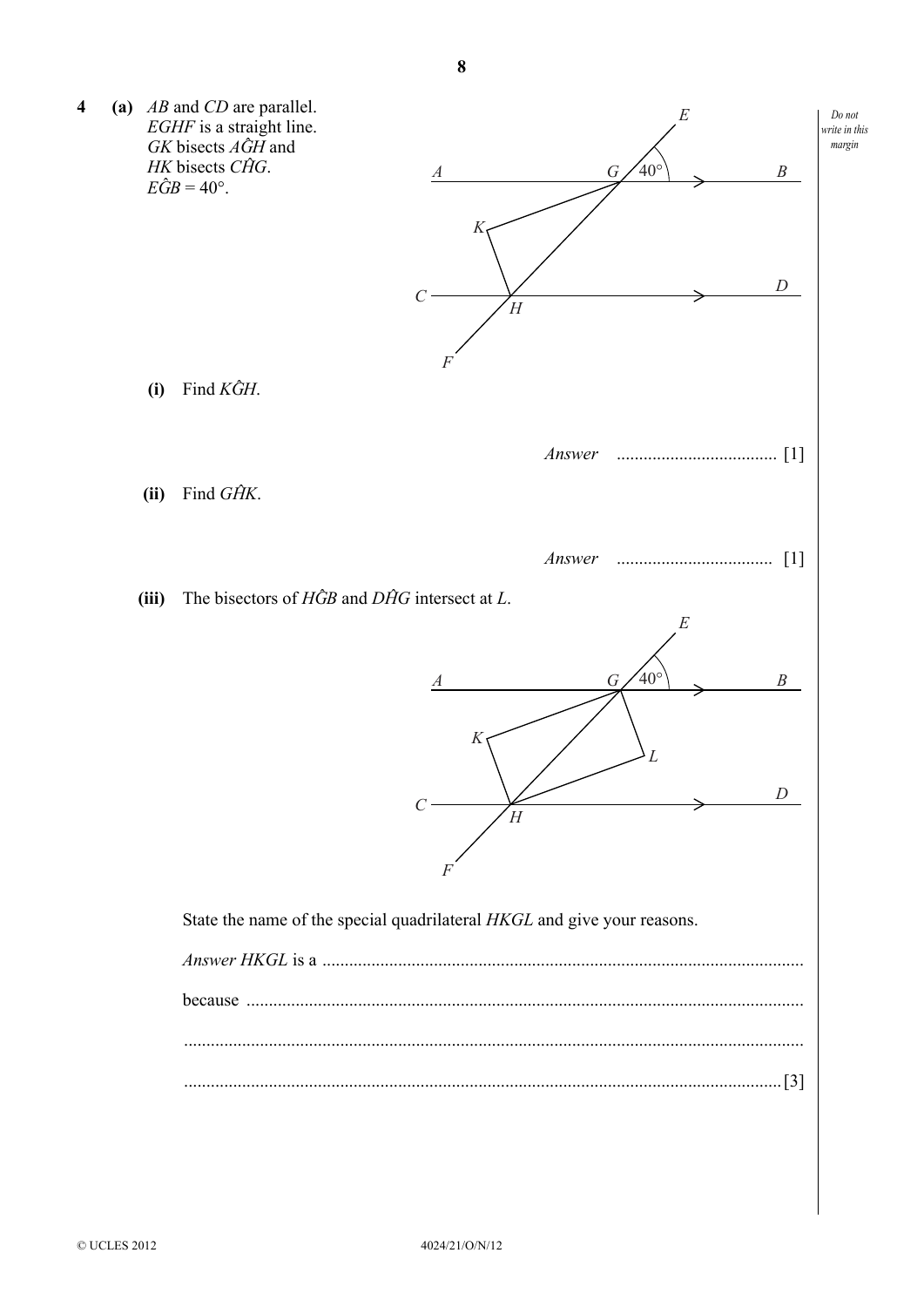(b) *AOB* and *COD* are straight lines.



Do not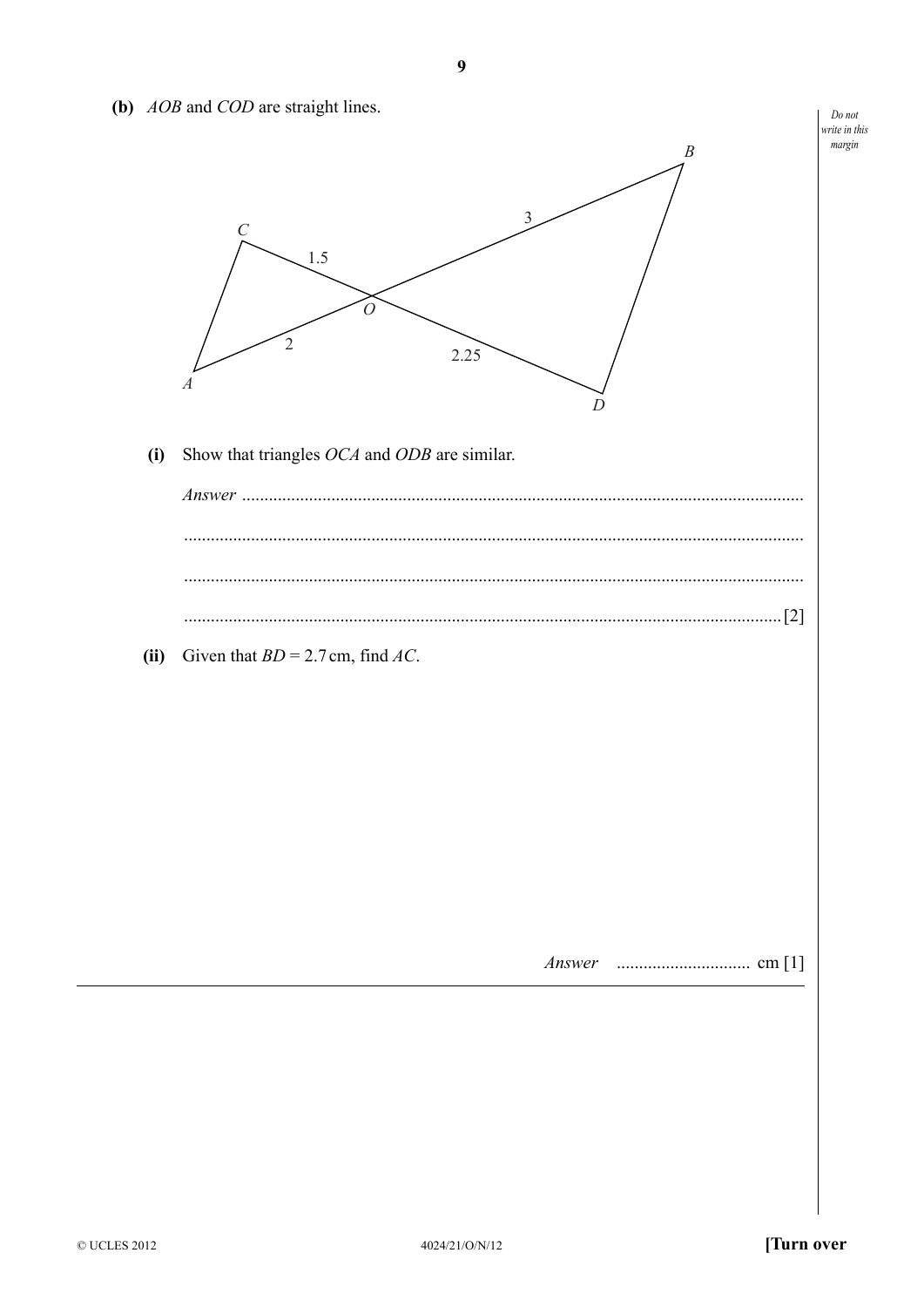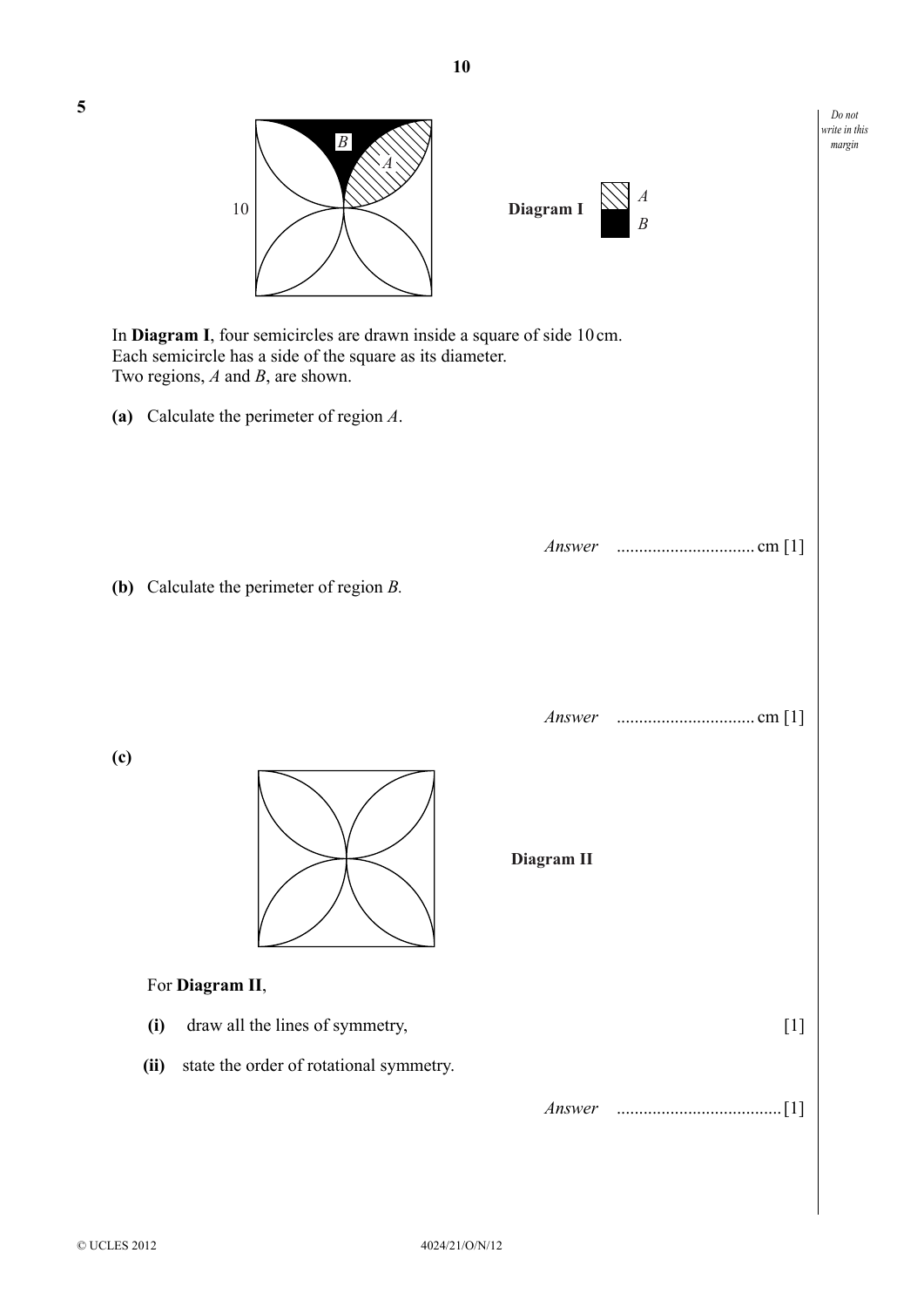**(d) Diagram III** shows the combined regions *A* and *B* shaded.



**Diagram III**

 **(i)** Calculate the area of this shaded region.

 *Answer ..............................*cm2 [1]

*Do not write in this margin*

 **(ii)** Hence calculate the area of region *A* shown in **Diagram I**.

 *Answer* ..............................cm2 [3]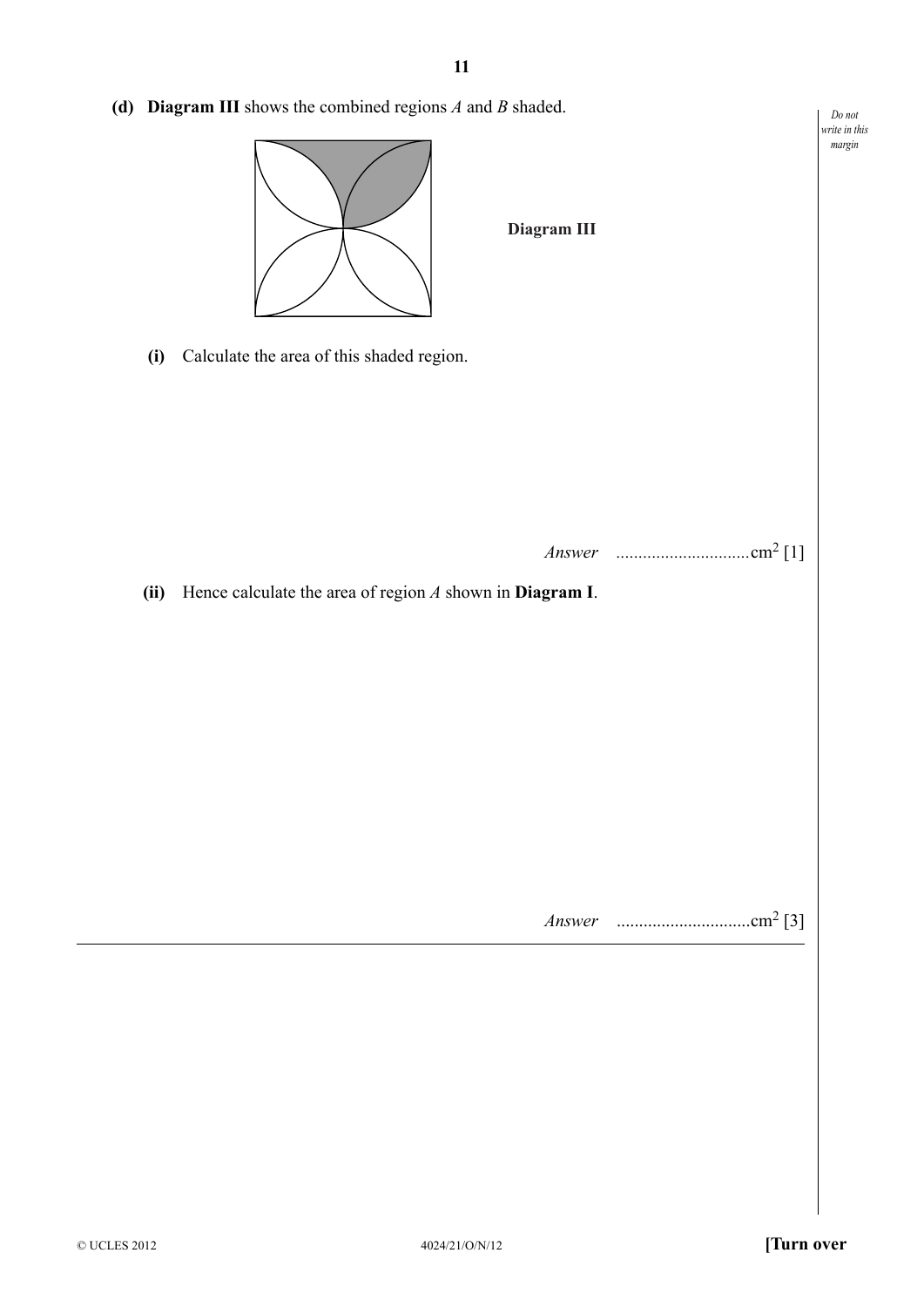| $1$ valified<br>of drivers                 | $\overline{\mathcal{A}}$                                                           | 10 | 14                                                  | 20     | 24 | 8   |  |  |  |
|--------------------------------------------|------------------------------------------------------------------------------------|----|-----------------------------------------------------|--------|----|-----|--|--|--|
|                                            |                                                                                    |    | (a) Calculate an estimate of the mean journey time. |        |    |     |  |  |  |
|                                            |                                                                                    |    |                                                     |        |    |     |  |  |  |
|                                            |                                                                                    |    |                                                     |        |    |     |  |  |  |
|                                            |                                                                                    |    |                                                     |        |    |     |  |  |  |
|                                            |                                                                                    |    |                                                     |        |    |     |  |  |  |
|                                            |                                                                                    |    |                                                     |        |    |     |  |  |  |
|                                            |                                                                                    |    |                                                     |        |    |     |  |  |  |
|                                            |                                                                                    |    |                                                     |        |    |     |  |  |  |
|                                            |                                                                                    |    |                                                     |        |    |     |  |  |  |
| A driver is chosen at random.<br>$(b)$ (i) |                                                                                    |    |                                                     |        |    |     |  |  |  |
|                                            | Find the probability that the journey time for this driver is 95 minutes or less.  |    |                                                     |        |    |     |  |  |  |
|                                            |                                                                                    |    |                                                     |        |    |     |  |  |  |
|                                            |                                                                                    |    |                                                     |        |    |     |  |  |  |
|                                            |                                                                                    |    |                                                     |        |    |     |  |  |  |
| (ii)                                       | Two drivers are chosen at random without replacement.                              |    |                                                     |        |    |     |  |  |  |
|                                            | Calculate the probability that both their journey times are more than 100 minutes. |    |                                                     |        |    |     |  |  |  |
|                                            |                                                                                    |    |                                                     |        |    |     |  |  |  |
|                                            |                                                                                    |    |                                                     |        |    |     |  |  |  |
|                                            |                                                                                    |    |                                                     |        |    |     |  |  |  |
|                                            |                                                                                    |    |                                                     |        |    |     |  |  |  |
|                                            |                                                                                    |    |                                                     |        |    |     |  |  |  |
|                                            |                                                                                    |    |                                                     |        |    |     |  |  |  |
|                                            |                                                                                    |    |                                                     |        |    |     |  |  |  |
|                                            |                                                                                    |    |                                                     | Answer |    | [2] |  |  |  |

# **6** The journey times of 80 drivers are summarised in the table.

 $80 < t \le 90$ 

Time

Number

 $\begin{array}{c|c} \text{Time} \\ \text{(t minutes)} \end{array}$  60 <  $t \le 80$ 

**12**

 $95 \le t \le 100$ 

 $100 \mid 100 \le t \le 110 \mid 110 \le t \le 130$ 

 $90 < t \le 95$ 

 *Answer .....................................*[2]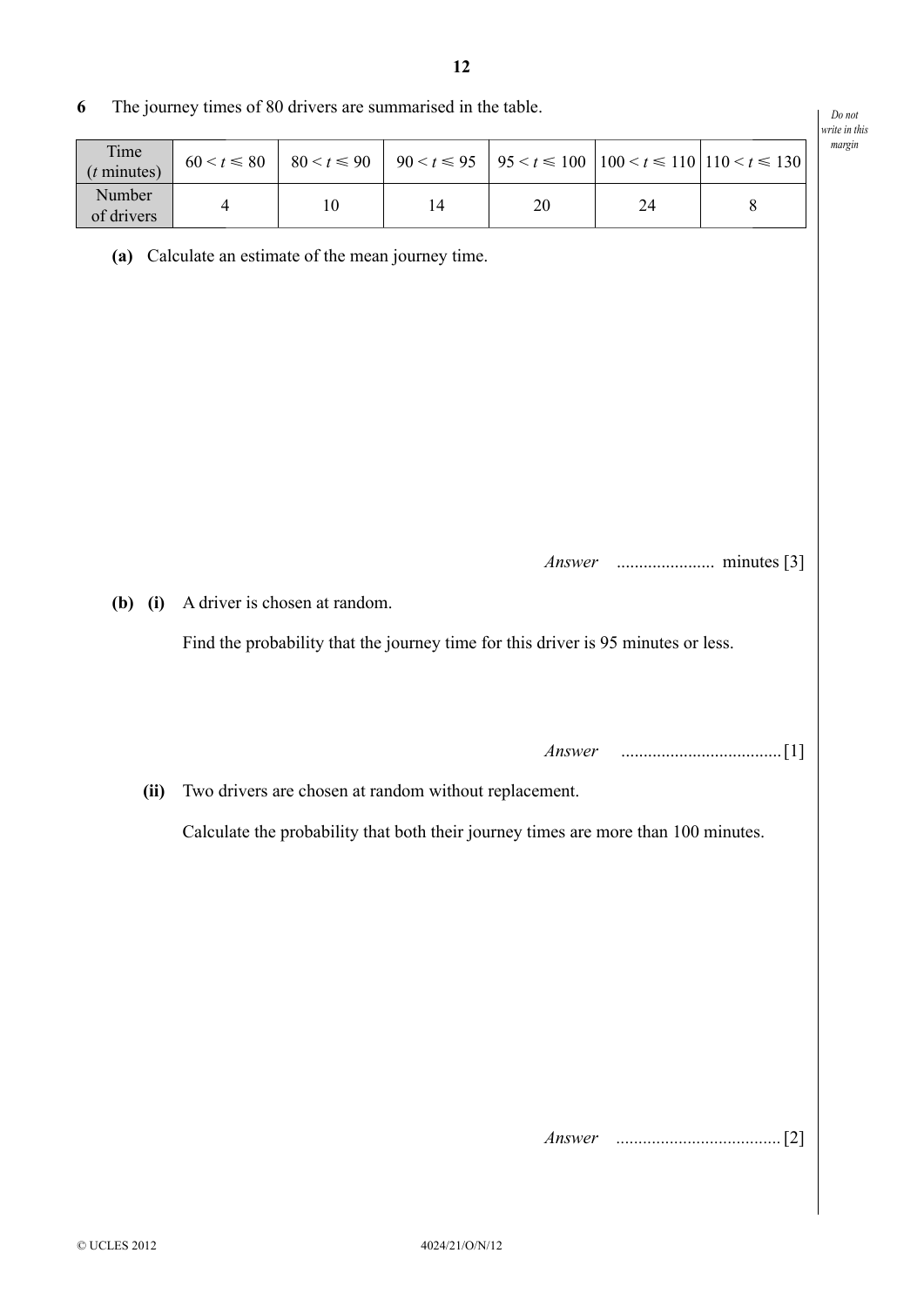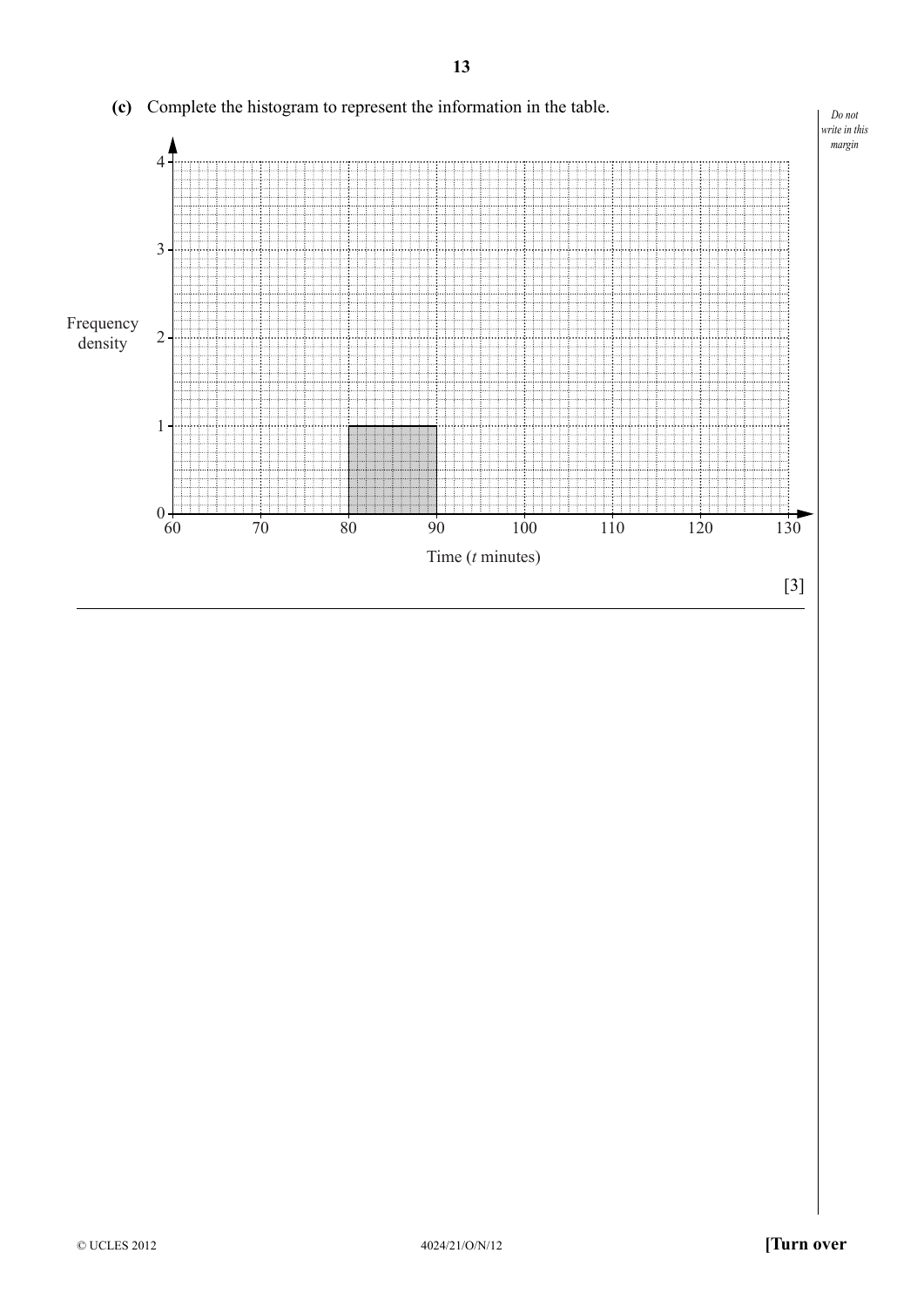# **Section B** [48 marks]

Answer **four** questions in this section.

Each question in this section carries 12 marks.

**7 (a)** Tuna chunks are sold in cylindrical tins. The 130 g tin costs \$1.00 and the 185 g tin costs \$1.50.

> Which one is the better value for money? Show all your working.

> > *Answer* .....................................[2]

 **(b)** A closed cylindrical tin is 11 cm high and the base has a diameter of 7 cm.



 **(i)** Calculate the volume of this tin.

**14**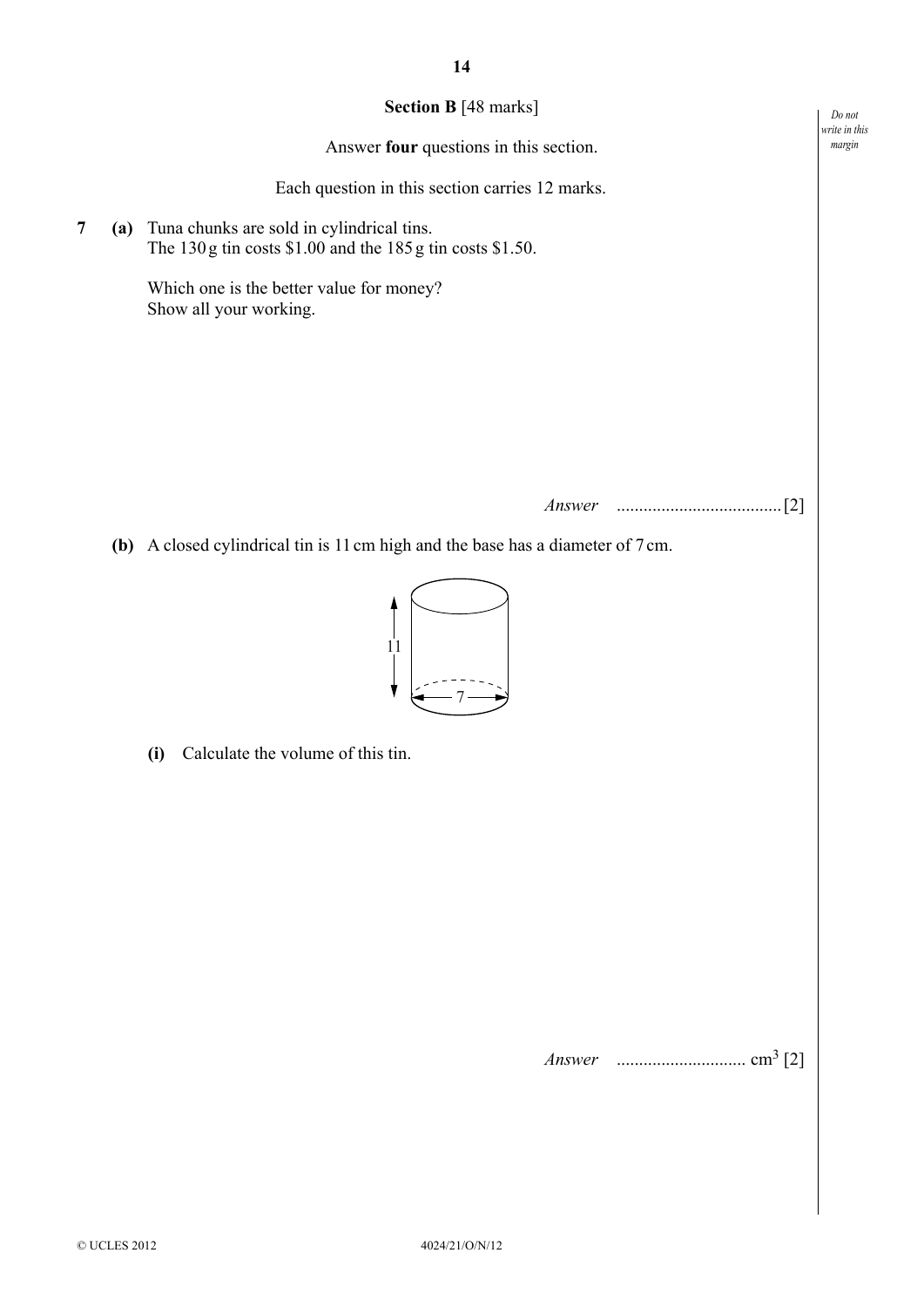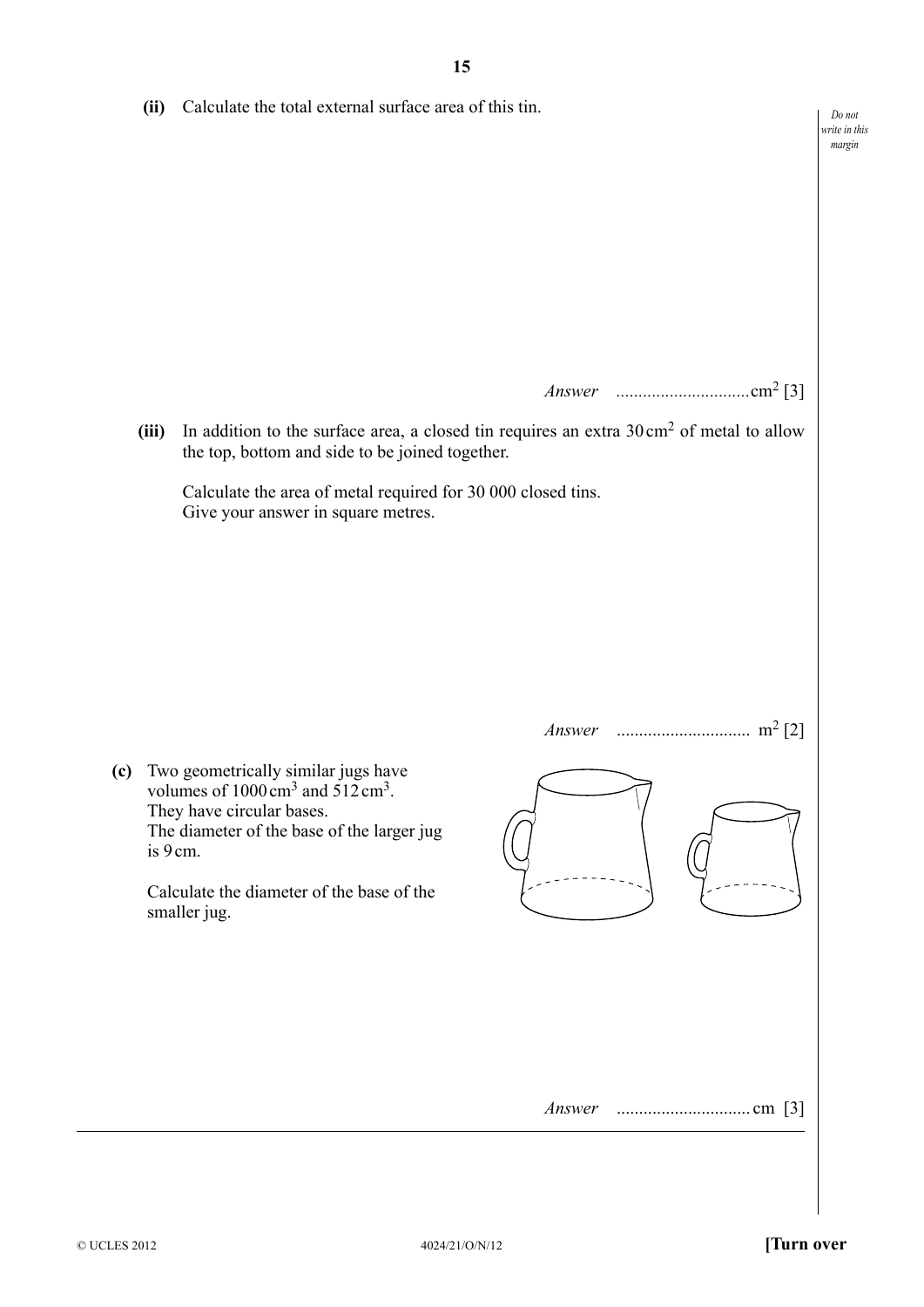- **16**
- **8** The variables *x* and *y* are connected by the equation

 $y = x^3 - 2x^2 + 1$ .

The table below shows some values of *x* and the corresponding values of *y,* correct to 1 decimal place where appropriate.

| $\boldsymbol{\mathcal{N}}$ |        | $\mathsf{v}.\mathsf{v}$     | $\mathsf{v}.\mathsf{v}$ | .  |  |
|----------------------------|--------|-----------------------------|-------------------------|----|--|
|                            | ⌒<br>- | $\mathsf{v}$ . $\mathsf{r}$ | ◡.◡                     | ◡. |  |

- **(a)** Calculate *p*. Give your answer correct to 1 decimal place.
- **(b)** On the graph paper opposite, using a scale of 2 cm to represent 1 unit on both axes, draw a horizontal *x*-axis for  $-2 \le x \le 3$  and draw a vertical *y*-axis for  $-3 \le y \le 5$ . On your axes, plot the points given in the table and join them with a smooth curve. [3]
- **(c)** Use your graph to find all the solutions of  $x^3 2x^2 + 1 = 0$ .

 *Answer x* = ..................................................[2]

**(d)** By drawing a tangent, find the gradient of the curve at the point where  $x = -0.3$ .

 *Answer* .....................................[2]

 *Answer p* = ..............................[1]

- **(e)** The equation  $x^3 2x^2 x + 2 = 0$  can be solved by finding the intersection of the graphs of  $y = x^3 - 2x^2 + 1$  and the straight line  $y = x + a$ .
	- **(i)** Find the value of *a*.

 *Answer a* = ..............................[1]

(ii) Hence solve the equation  $x^3 - 2x^2 - x + 2 = 0$ .

 *Answer x* = ..................................................[3]

© UCLES 2012

4024/21/O/N/12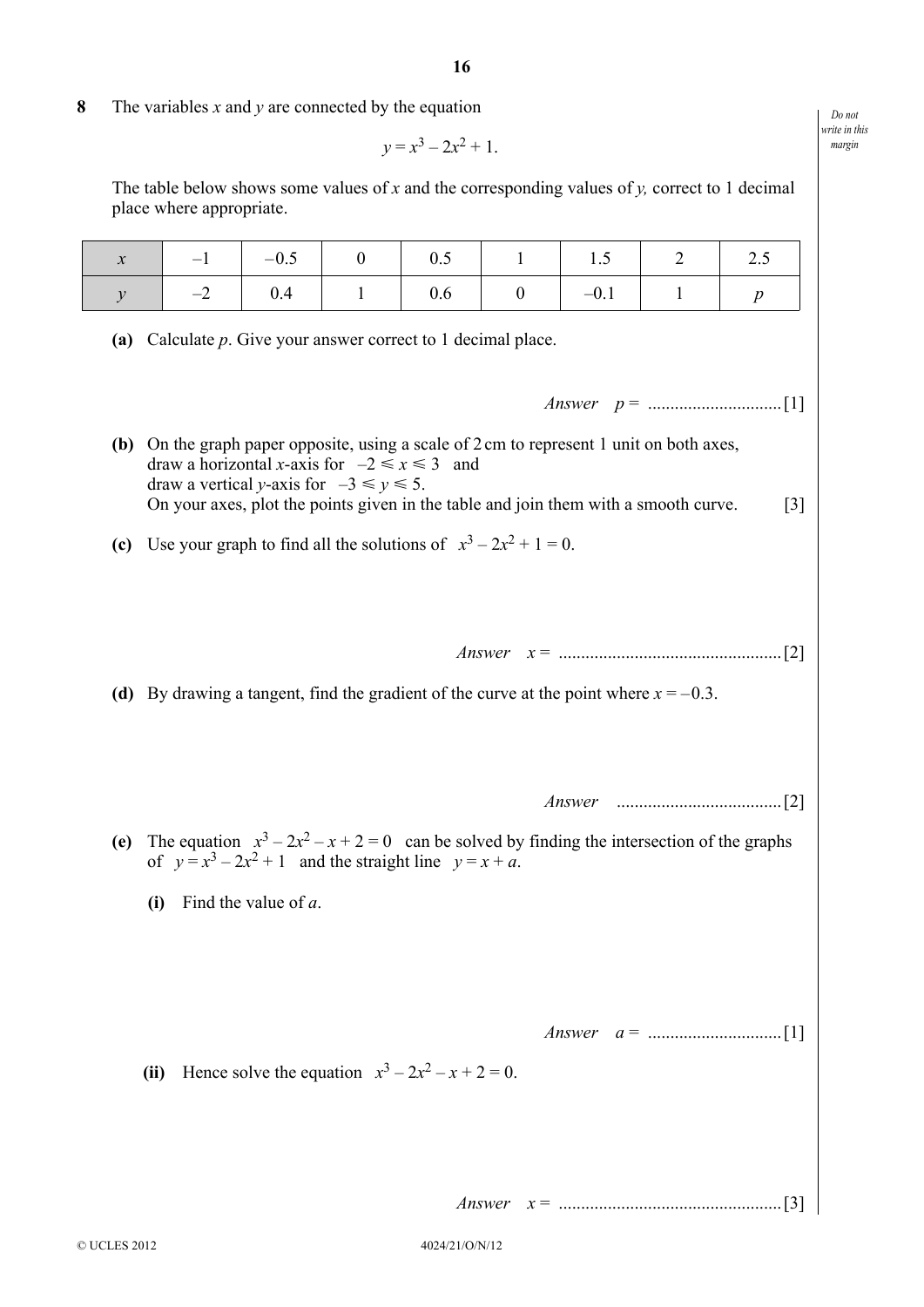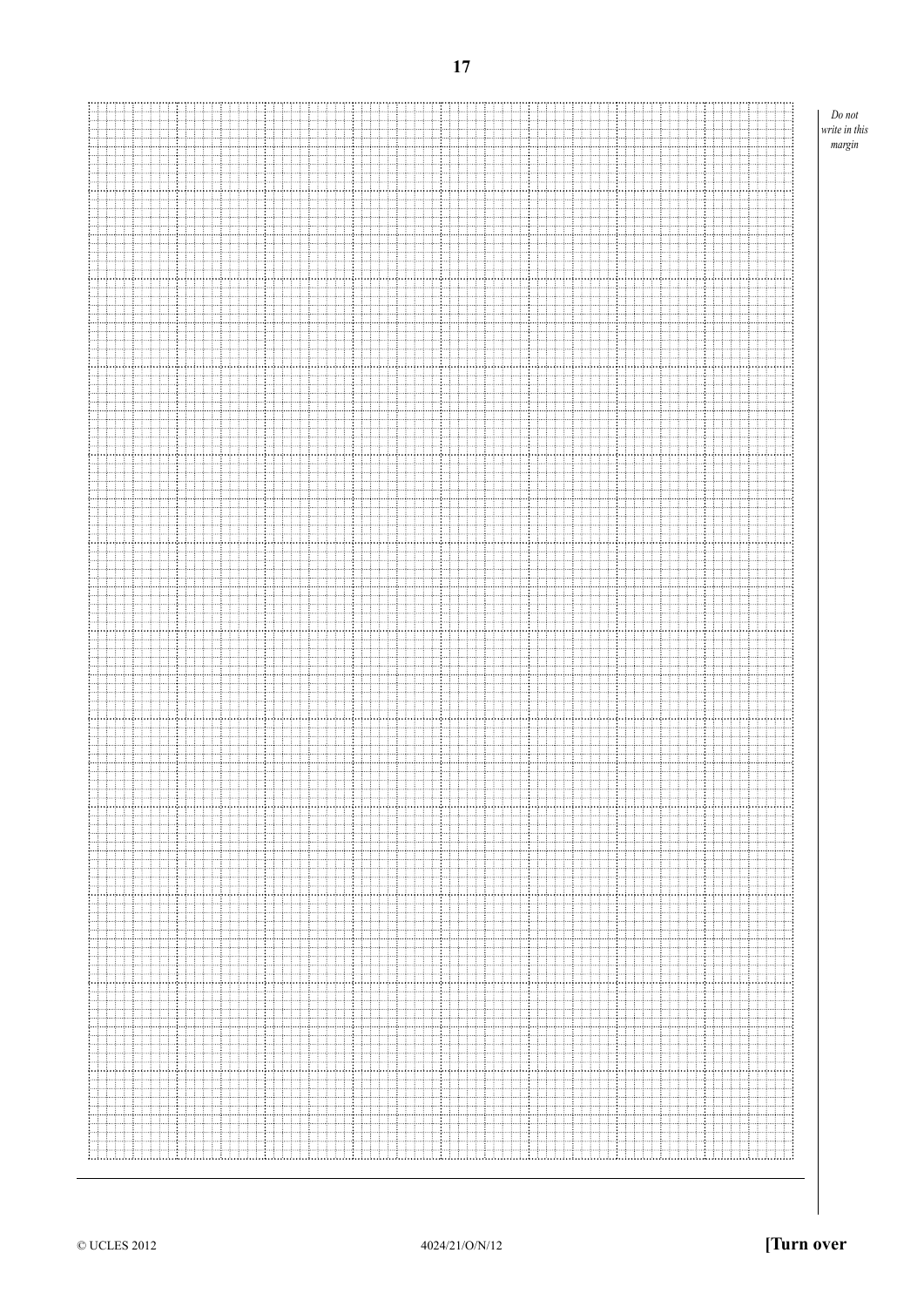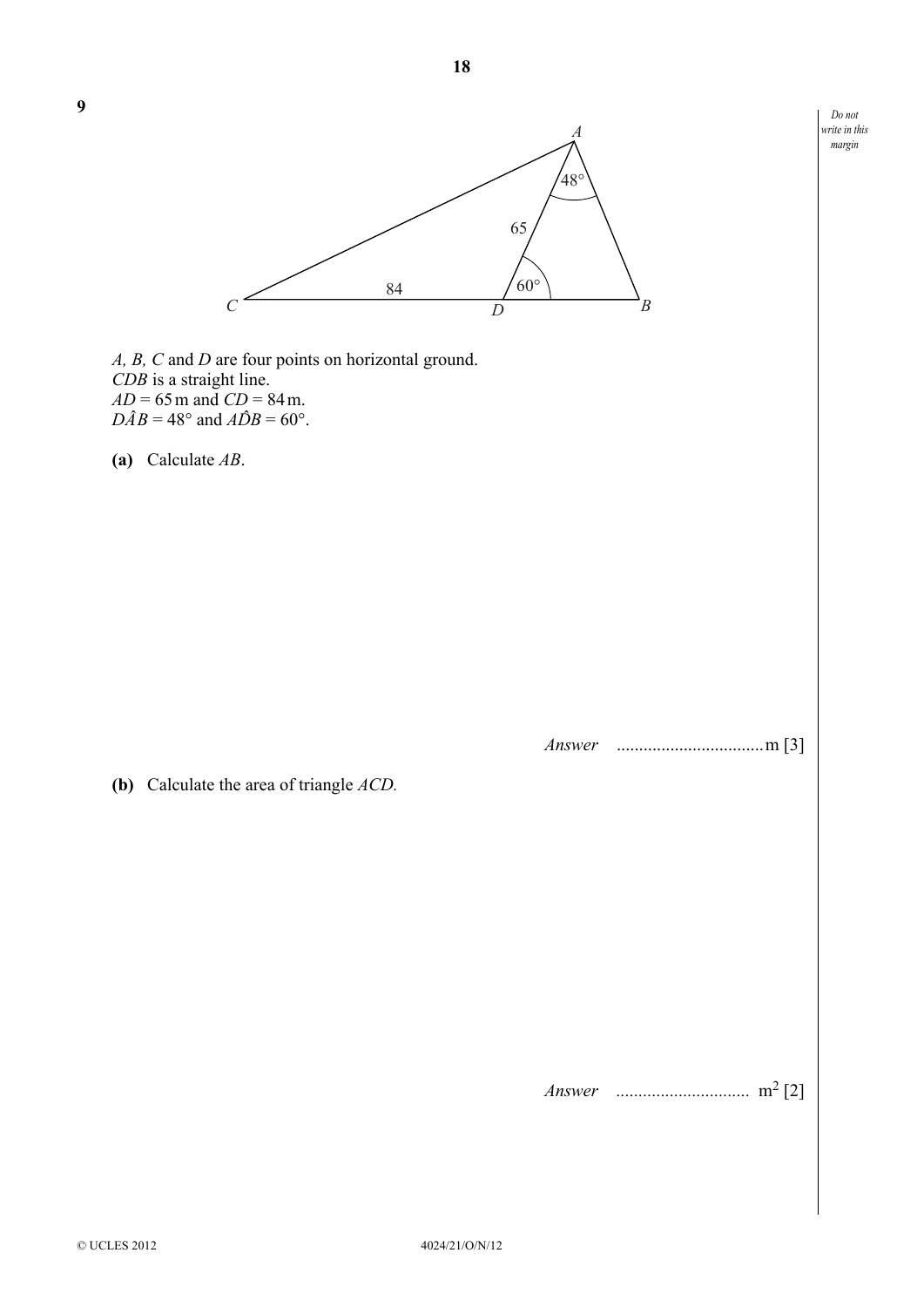*Answer* .................................m [4]

*Do not write in this margin*

 **(d)** A vertical tree of height 35 m stands at *A*.

*P* is the point on the line *BC* such that the angle of elevation from the line *BC* to the top of the tree is greatest.

Calculate this angle of elevation.

 *Answer* .................................... [3]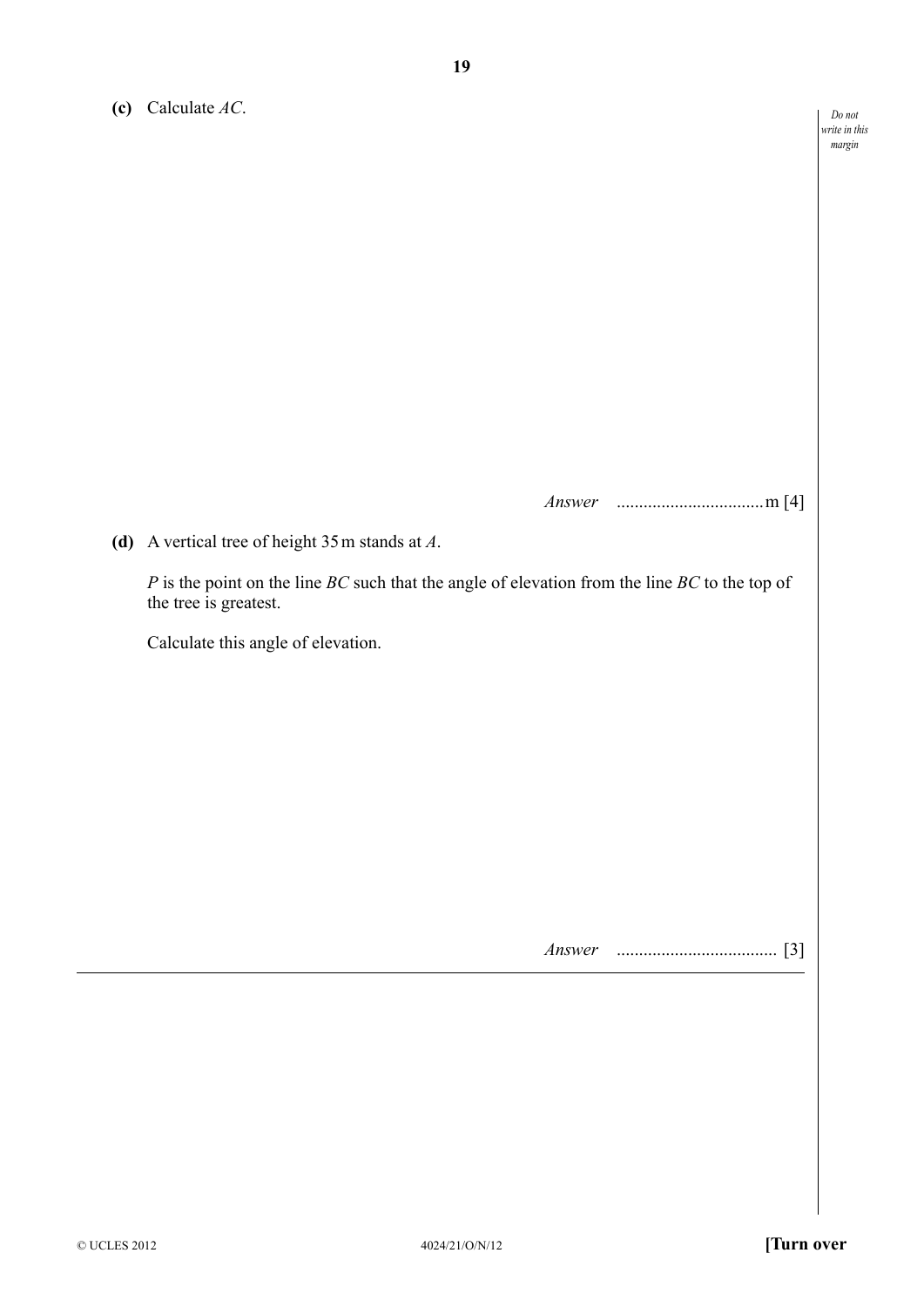# [3]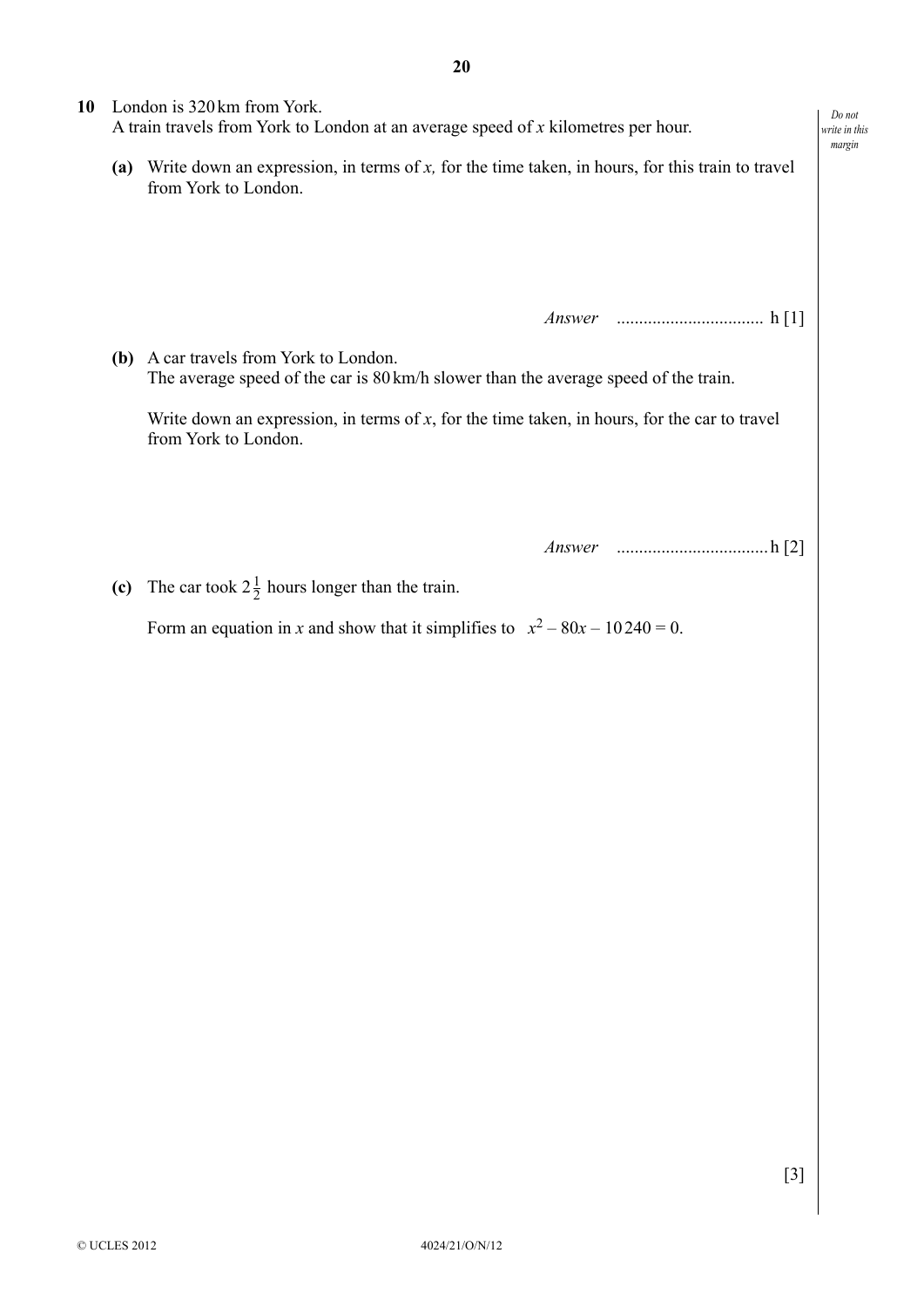**(d)** Solve this equation, giving each solution correct to 1 decimal place.

*Do not write in this margin*

 *Answer x* = ............... or ............... [4]

 **(e)** Hence find the time taken by the **train** to travel from York to London. Give your answer in hours and minutes, correct to the nearest minute.

 *Answer* ........ hours ........ minutes [2]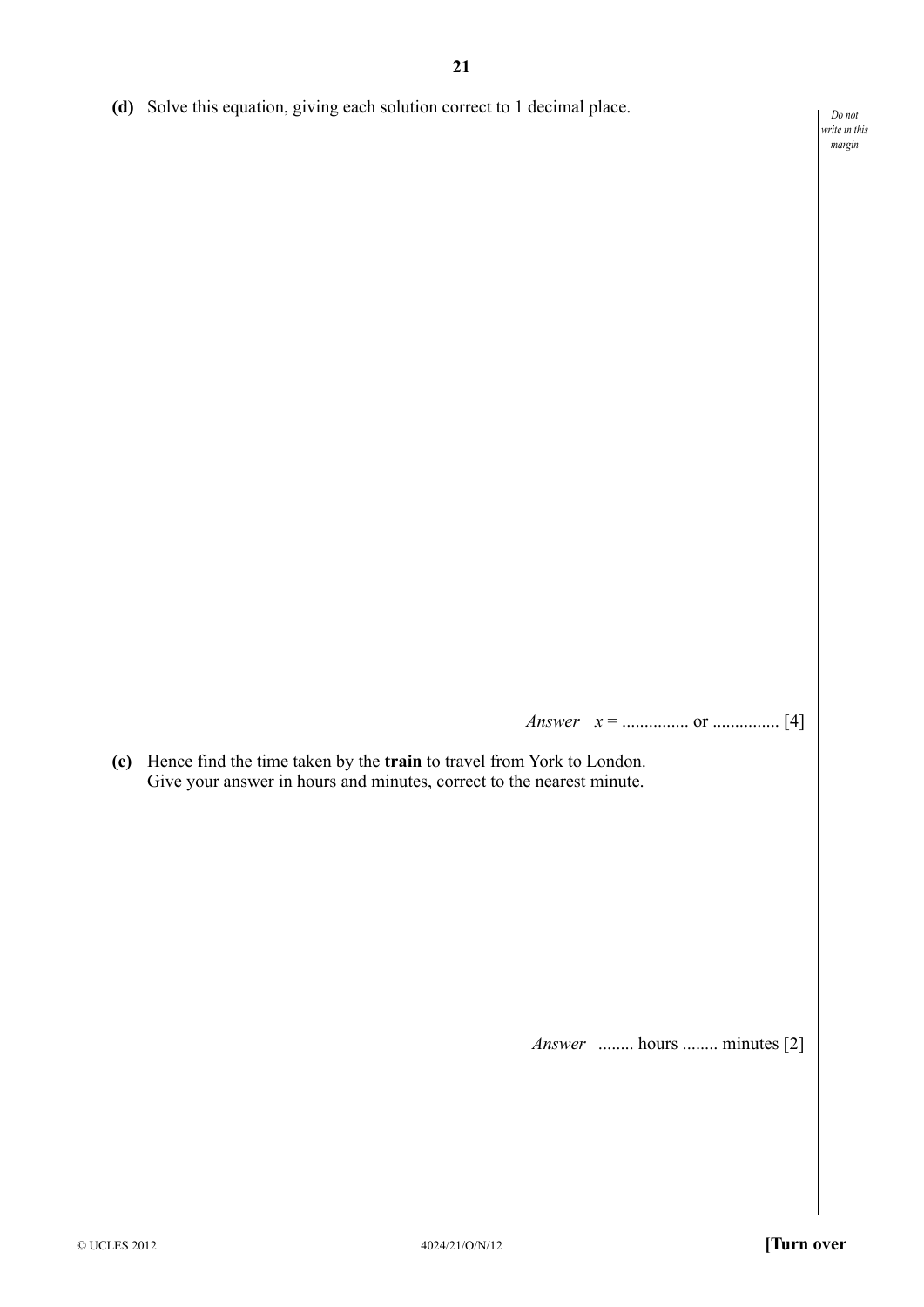*write in this*  **11 (a)** *E*, *F, G* and *H* are the midpoints of *AB*, *BC*, *CD* and *DA* respectively.  $\overrightarrow{AB} = \mathbf{p}, \overrightarrow{AD} = \mathbf{q} \text{ and } \overrightarrow{BC} = \mathbf{r}.$ *B D A C F E H G* **p q r (i)** Find, in terms of **p**, **q** and **r** as appropriate  $f$  **(a)**  $\overrightarrow{EF}$ , *Answer* .....................................[1] **(b)**  $\overrightarrow{DC}$ , *Answer* .....................................[1] **(c)**  $\overrightarrow{HG}$ , expressing the vector as simply as possible.  *Answer* .....................................[2]  **(ii)** What conclusions can be drawn about the lines *EF* and *HG*? *Answer* .............................................................................................................................. ......................................................................................................................................[1]

*Do not* 

*margin*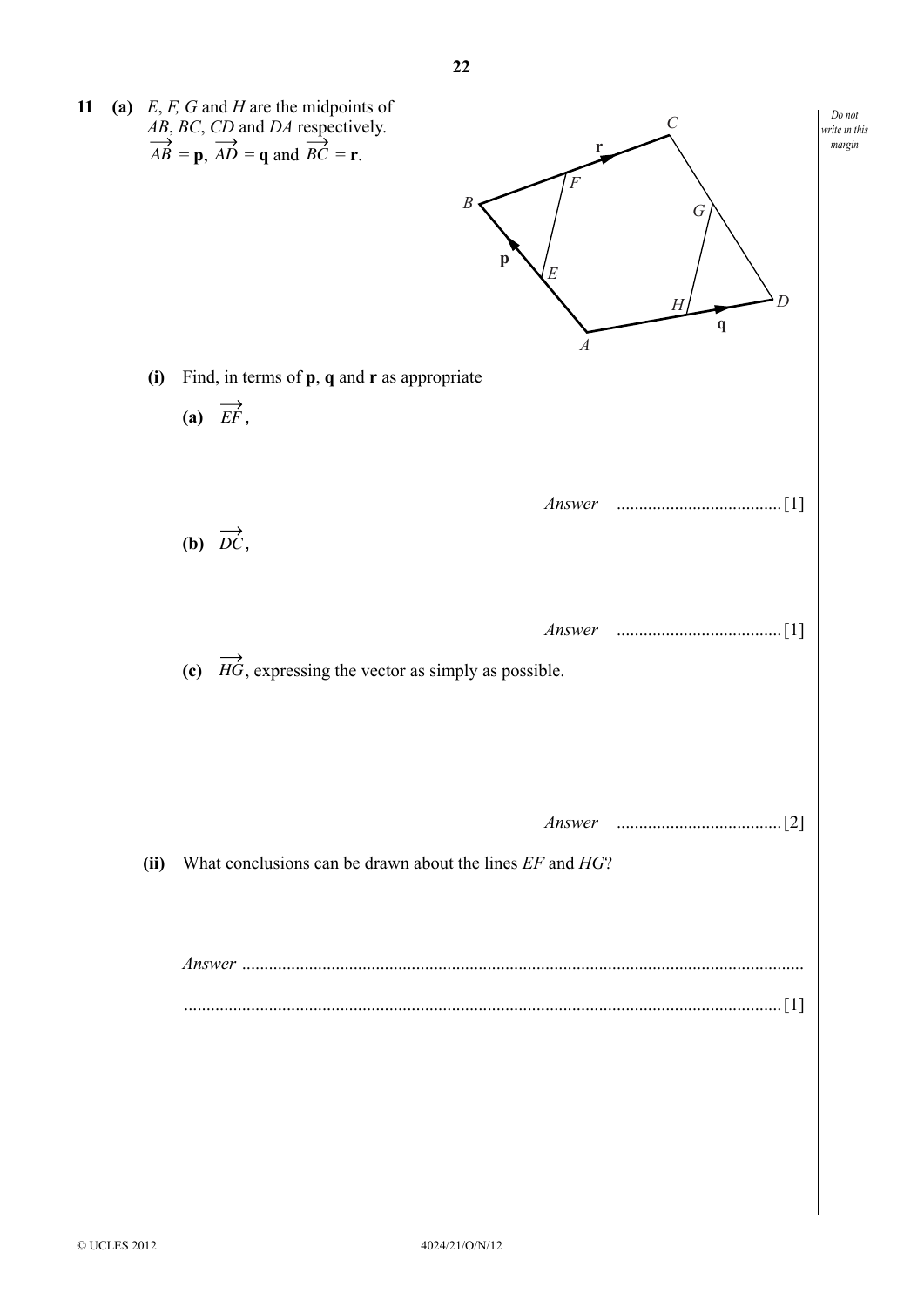